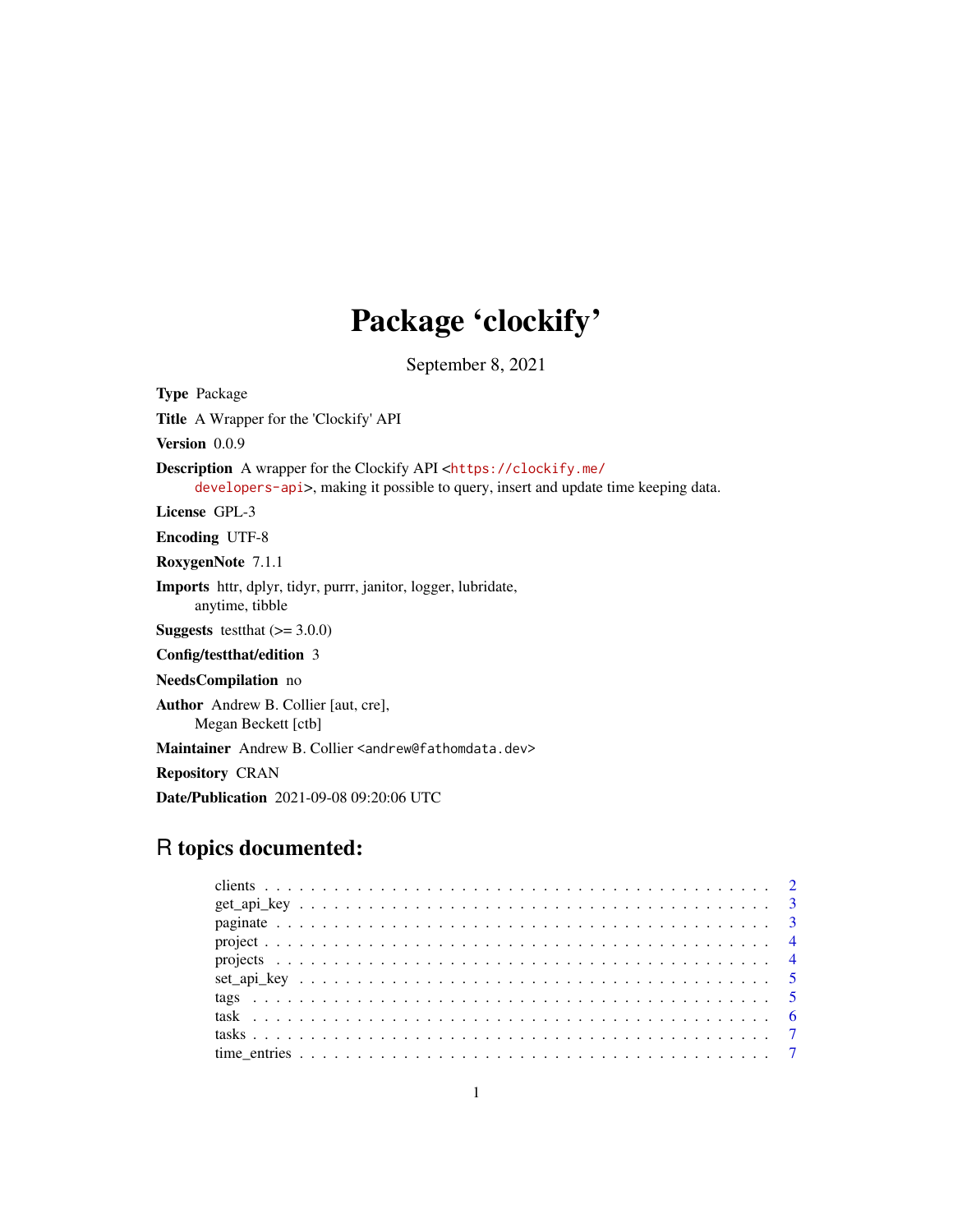#### <span id="page-1-0"></span>2 clients and  $\alpha$  clients and  $\alpha$  clients and  $\alpha$  clients and  $\alpha$  clients and  $\alpha$  clients and  $\alpha$  clients and  $\alpha$  clients and  $\alpha$  clients and  $\alpha$  clients and  $\alpha$  clients and  $\alpha$  clients and  $\alpha$  clients and  $\alpha$

#### **Index** [15](#page-14-0)

clients *Get clients*

## Description

Get clients

## Usage

clients(concise = TRUE)

## Arguments

concise Generate concise output

## Value

A data frame with one record per client.

## Examples

```
## Not run:
set_api_key(Sys.getenv("CLOCKIFY_API_KEY"))
```
clients()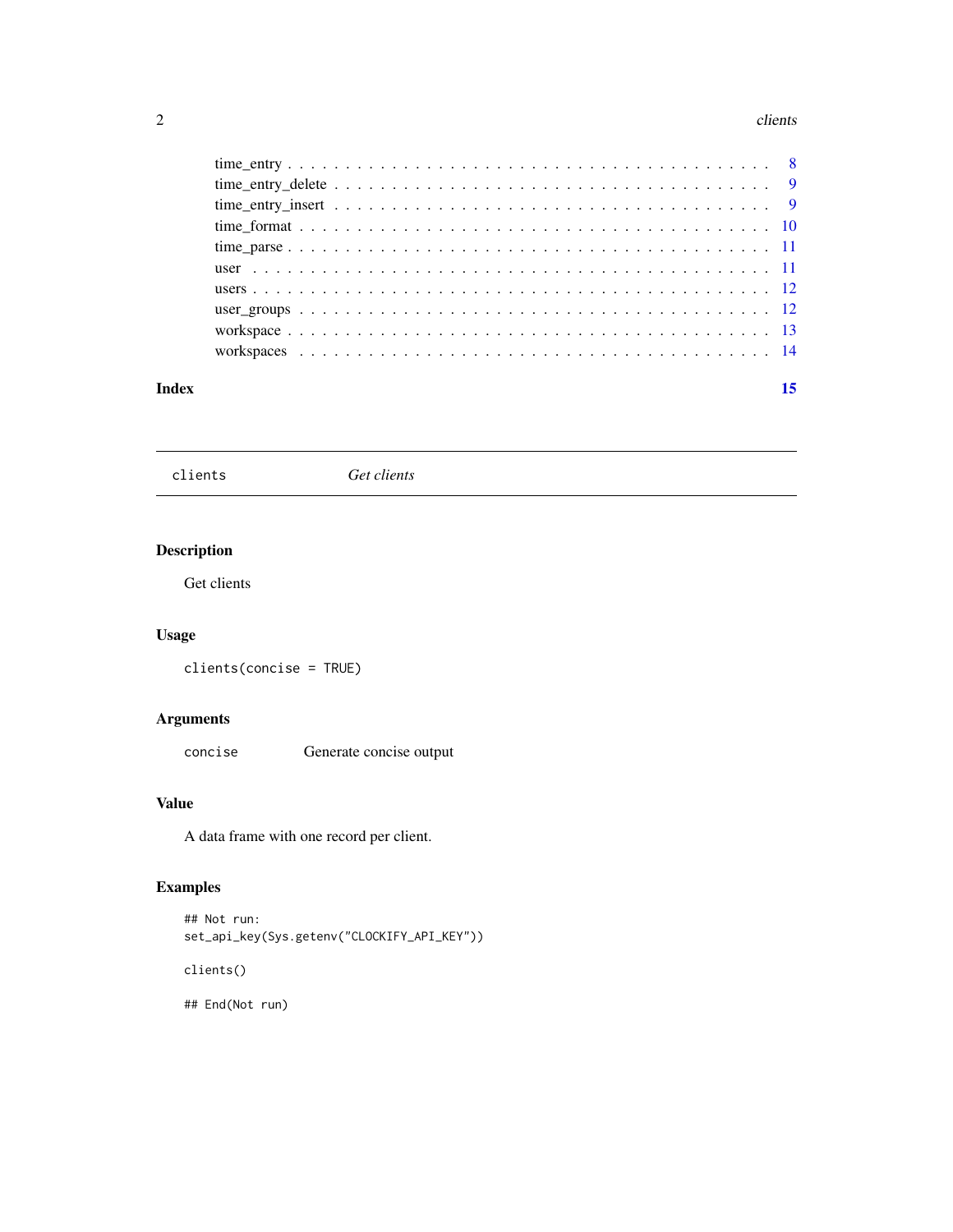<span id="page-2-0"></span>get\_api\_key *Get API key*

## Description

Get API key

#### Usage

get\_api\_key()

## Value

The API key.

#### Examples

```
## Not run:
CLOCKIFY_API_KEY <- Sys.getenv("CLOCKIFY_API_KEY")
set_api_key(CLOCKIFY_API_KEY)
get_api_key()
```
## End(Not run)

<span id="page-2-1"></span>paginate *Title*

#### Description

Title

#### Usage

```
paginate(path, query = NULL, pages = NULL, page_size = 50)
```
#### Arguments

| path      | The path of the endpoint.             |
|-----------|---------------------------------------|
| query     | The query parameters.                 |
| pages     | Maximum number of pages to retrieve.  |
| page_size | Number of results requested per page. |

## Value

Paginated response from API.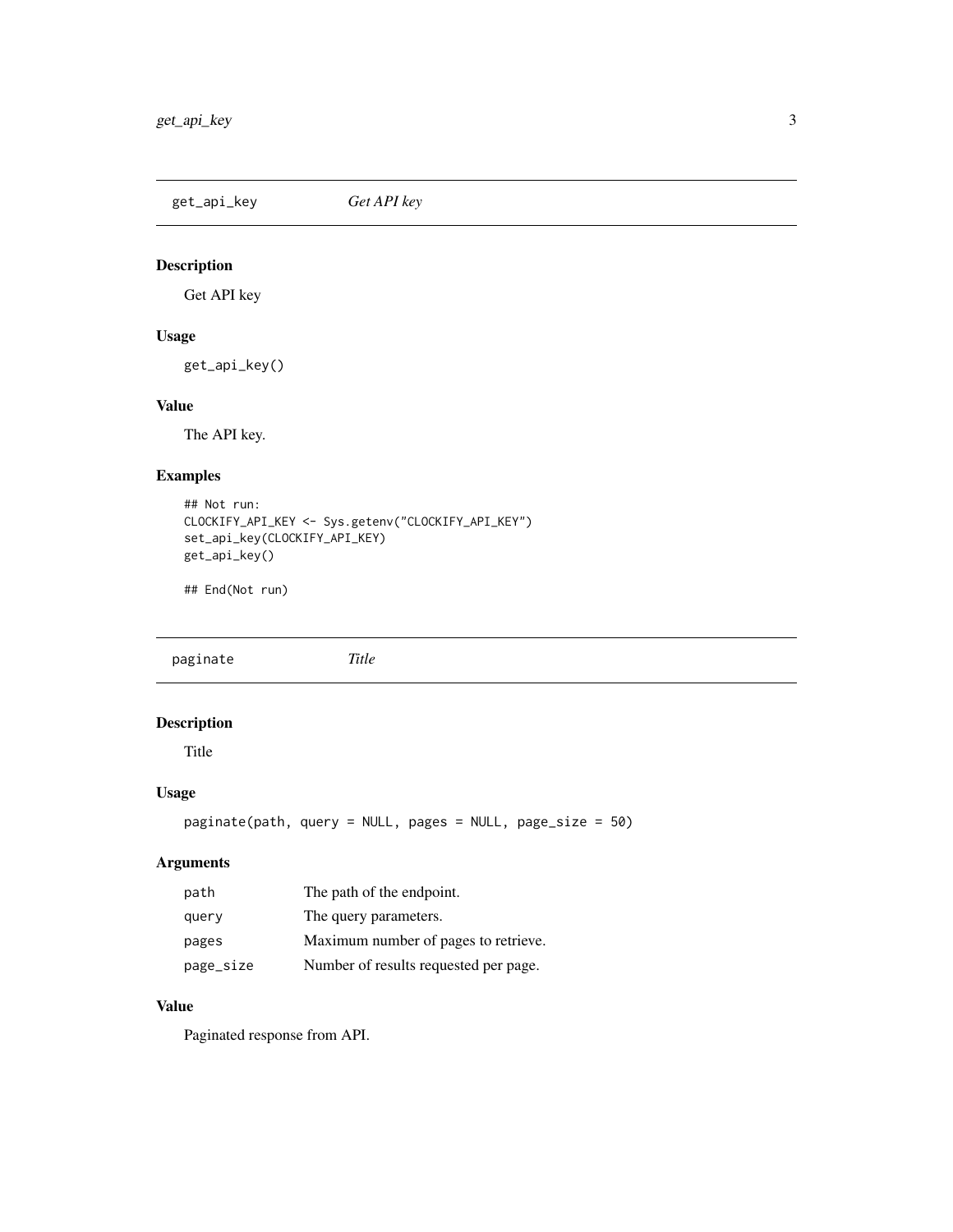<span id="page-3-0"></span>

Wraps GET /workspaces/{workspaceId}/projects/{projectId}.

#### Usage

```
project(project_id, concise = TRUE)
```
#### Arguments

| project_id | Project ID              |
|------------|-------------------------|
| concise    | Generate concise output |

## Value

A data frame with one record per project

#### Examples

## Not run: set\_api\_key(Sys.getenv("CLOCKIFY\_API\_KEY"))

project("612b16c0bc325f120a1e5099")

## End(Not run)

projects *Get projects*

#### Description

Wraps GET /workspaces/{workspaceId}/projects.

#### Usage

projects(concise = TRUE)

#### Arguments

concise Generate concise output

#### Value

A data frame with one record per project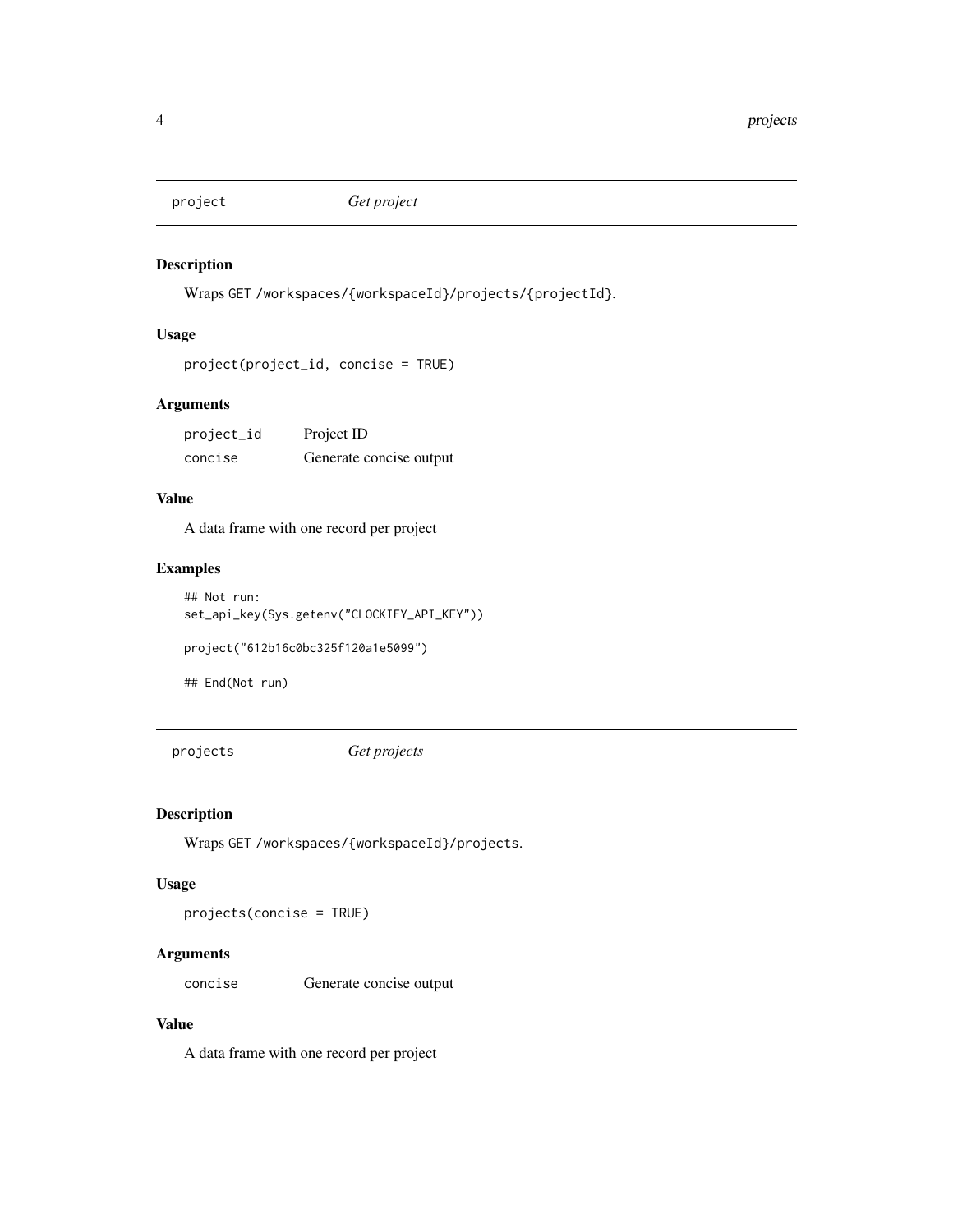## <span id="page-4-0"></span>set\_api\_key 5

## Examples

```
## Not run:
set_api_key(Sys.getenv("CLOCKIFY_API_KEY"))
projects()
## End(Not run)
```
set\_api\_key *Set API key*

## Description

Set API key

## Usage

set\_api\_key(api\_key)

## Arguments

api\_key A Clockify API key

#### Value

The API key.

#### Examples

```
## Not run:
CLOCKIFY_API_KEY <- Sys.getenv("CLOCKIFY_API_KEY")
set_api_key(CLOCKIFY_API_KEY)
```
## End(Not run)

tags *Get tags*

## Description

Wraps GET /workspaces/{workspaceId}/tags.

#### Usage

tags()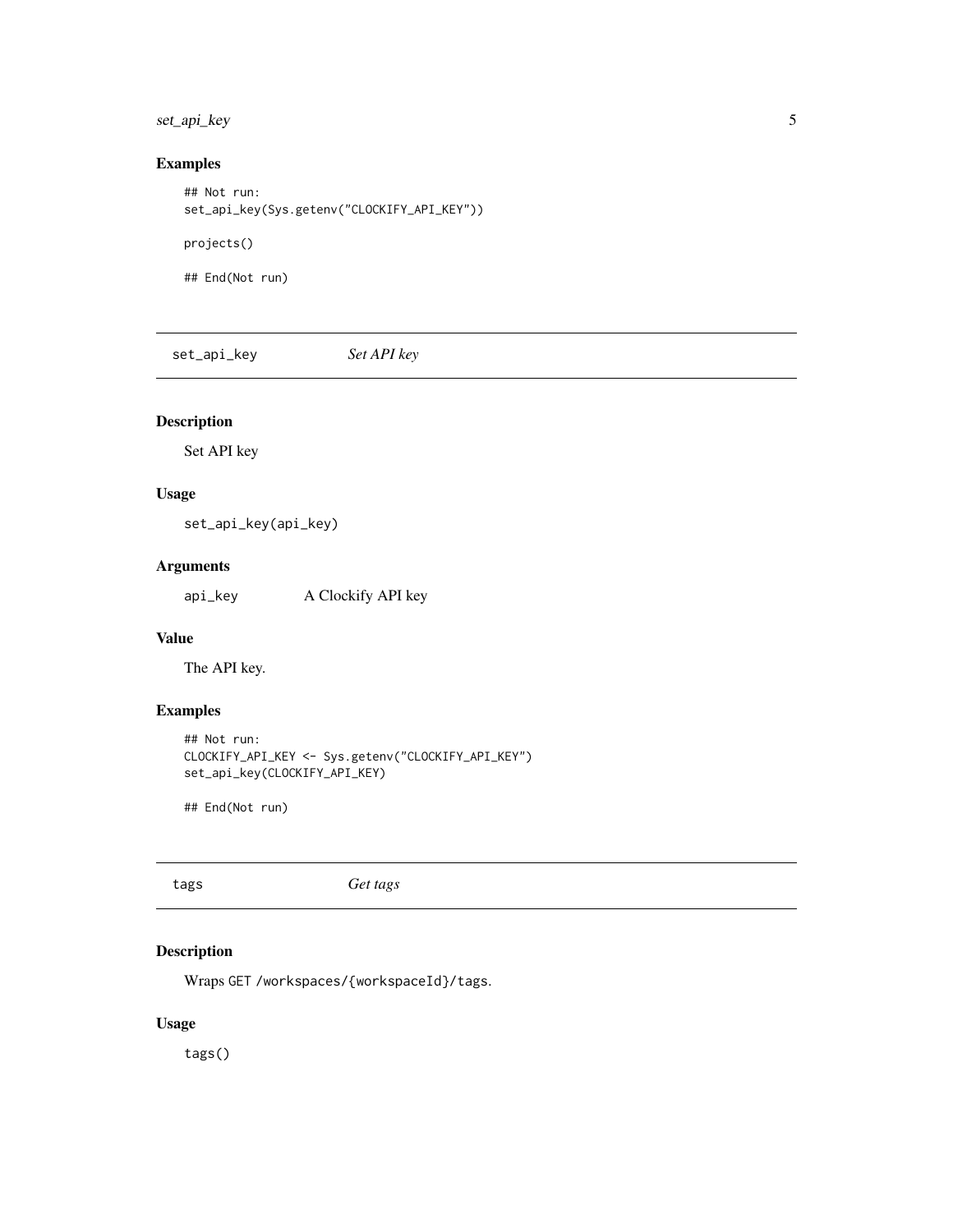## <span id="page-5-0"></span>Value

A data frame.

#### Examples

```
## Not run:
set_api_key(Sys.getenv("CLOCKIFY_API_KEY"))
```
tags()

## End(Not run)

task *Get task*

#### Description

Wraps GET /workspaces/{workspaceId}/projects/{projectId}/tasks/{taskId}.

#### Usage

task(project\_id, task\_id)

#### Arguments

| project_id | Project ID     |
|------------|----------------|
| task_id    | <b>Task ID</b> |

## Value

A data frame.

#### Examples

## Not run: set\_api\_key(Sys.getenv("CLOCKIFY\_API\_KEY"))

```
workspace("61343c45ab05e02be2c8c1fd")
tasks("61343c9ba15c1d53ad33369f")
```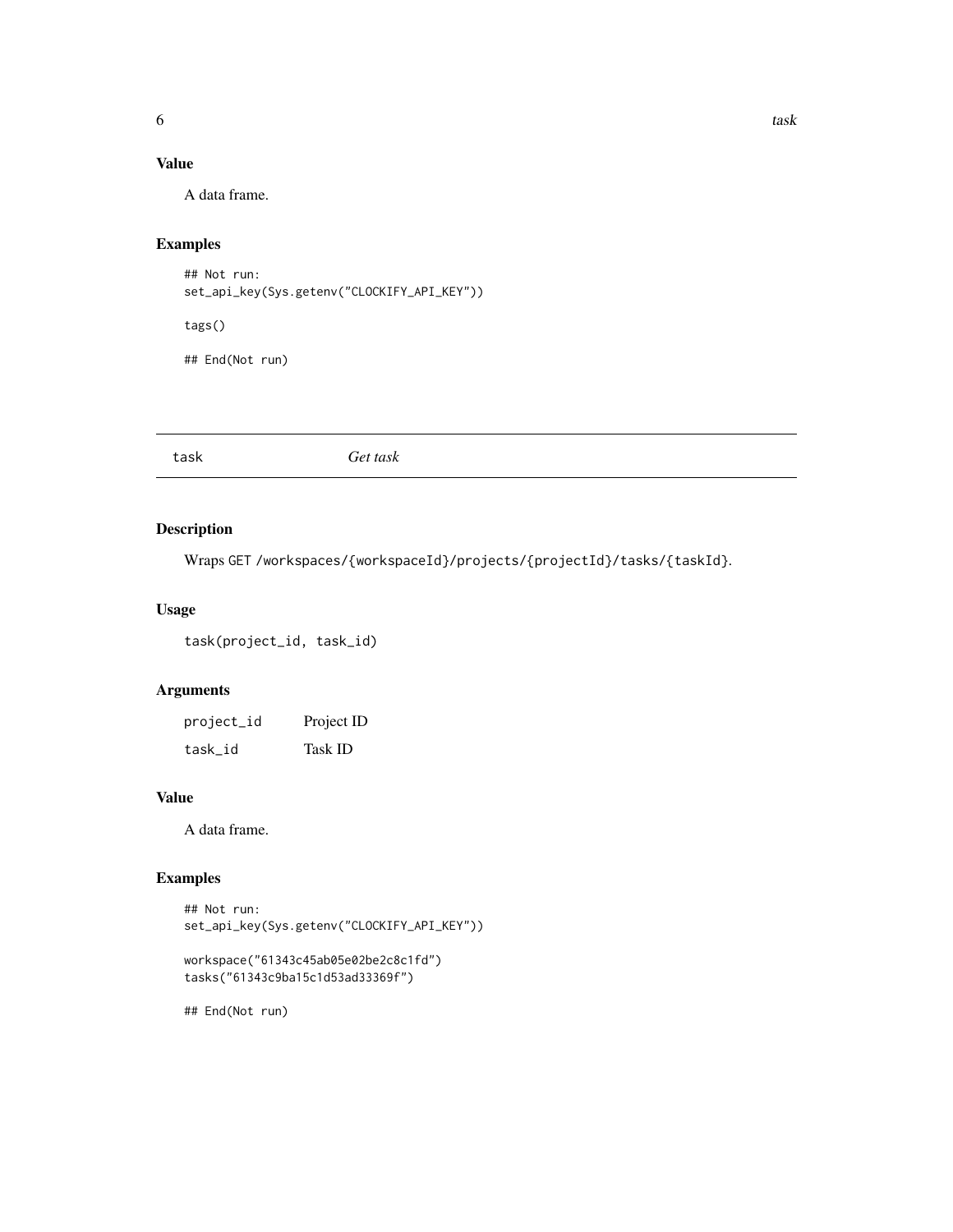<span id="page-6-0"></span>

Wraps GET /workspaces/{workspaceId}/projects/{projectId}/tasks.

#### Usage

```
tasks(project_id)
```
#### Arguments

project\_id Project ID

#### Value

A data frame.

#### Examples

## Not run: set\_api\_key(Sys.getenv("CLOCKIFY\_API\_KEY"))

workspace("61343c45ab05e02be2c8c1fd") tasks("61343c9ba15c1d53ad33369f")

## End(Not run)

time\_entries *Get time entries*

## Description

Get time entries

#### Usage

```
time_entries(
  user_id = NULL,
  start = NULL,
  end = NULL,finished = TRUE,
  concise = TRUE,
  ...
\mathcal{L}
```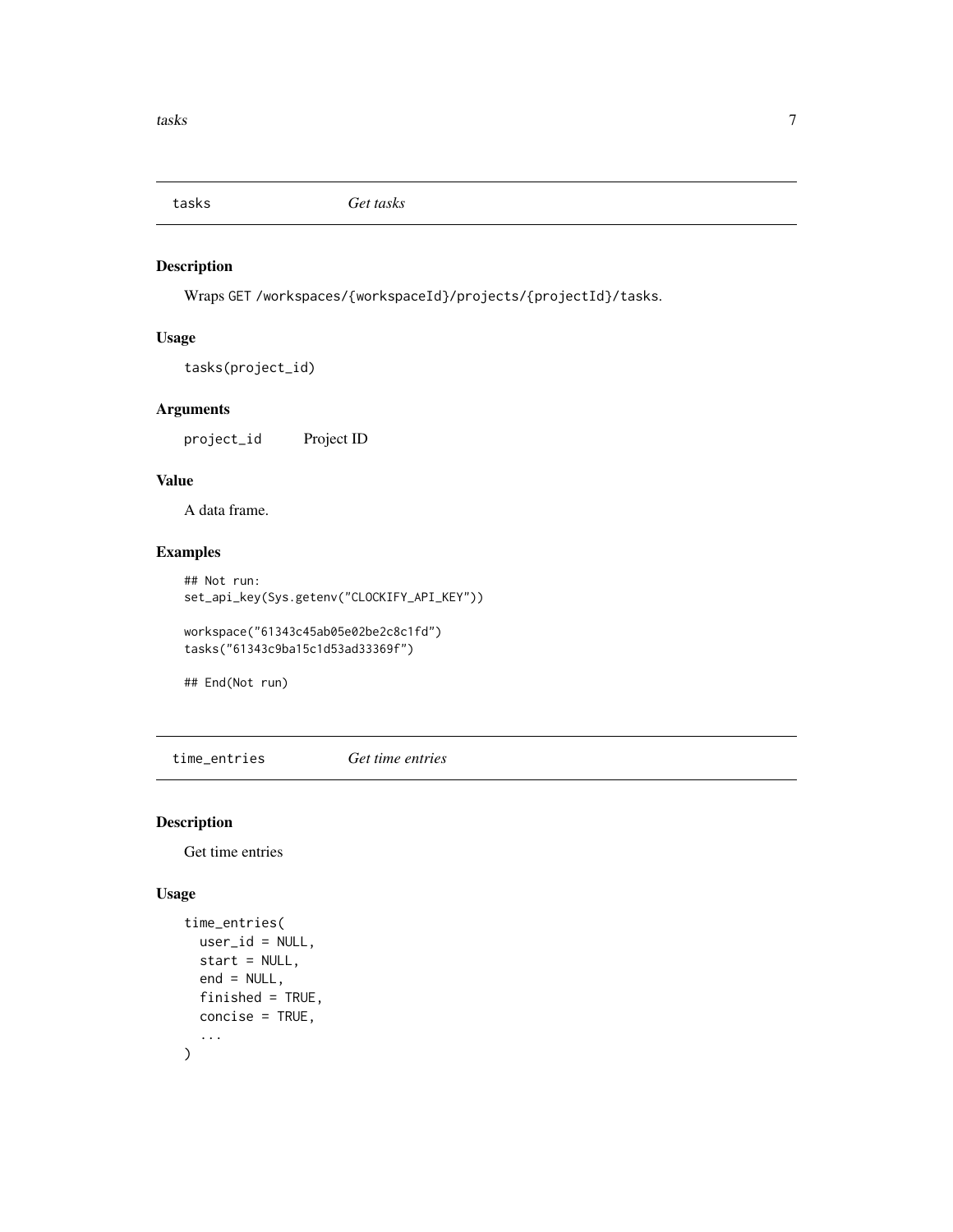#### <span id="page-7-0"></span>Arguments

| user_id   | User ID                                                                                     |
|-----------|---------------------------------------------------------------------------------------------|
| start     | Start time                                                                                  |
| end       | End time                                                                                    |
| finished  | Whether to include only finished time intervals (intervals with both start and end<br>time) |
| concise   | Generate concise output                                                                     |
| $\ddotsc$ | Further arguments passed to paginate.                                                       |
|           |                                                                                             |

#### Value

A data frame with one record per time entry.

#### Examples

```
## Not run:
set_api_key(Sys.getenv("CLOCKIFY_API_KEY"))
USER_ID <- "612b15a4f4c3bf0462192676"
# Specify number of results per page (default: 50).
time_entries(USER_ID, page_size = 200)
# Specify number of pages.
time_entries(USER_ID, pages = 3)
## End(Not run)
```
time\_entry *Get a specific time entry on workspace*

#### Description

Wraps GET /workspaces/{workspaceId}/time-entries/{id}.

#### Usage

```
time_entry(time_entry_id, concise = TRUE)
```
#### Arguments

time\_entry\_id Time entry ID concise Generate concise output

#### Value

A data frame with one record per time entry.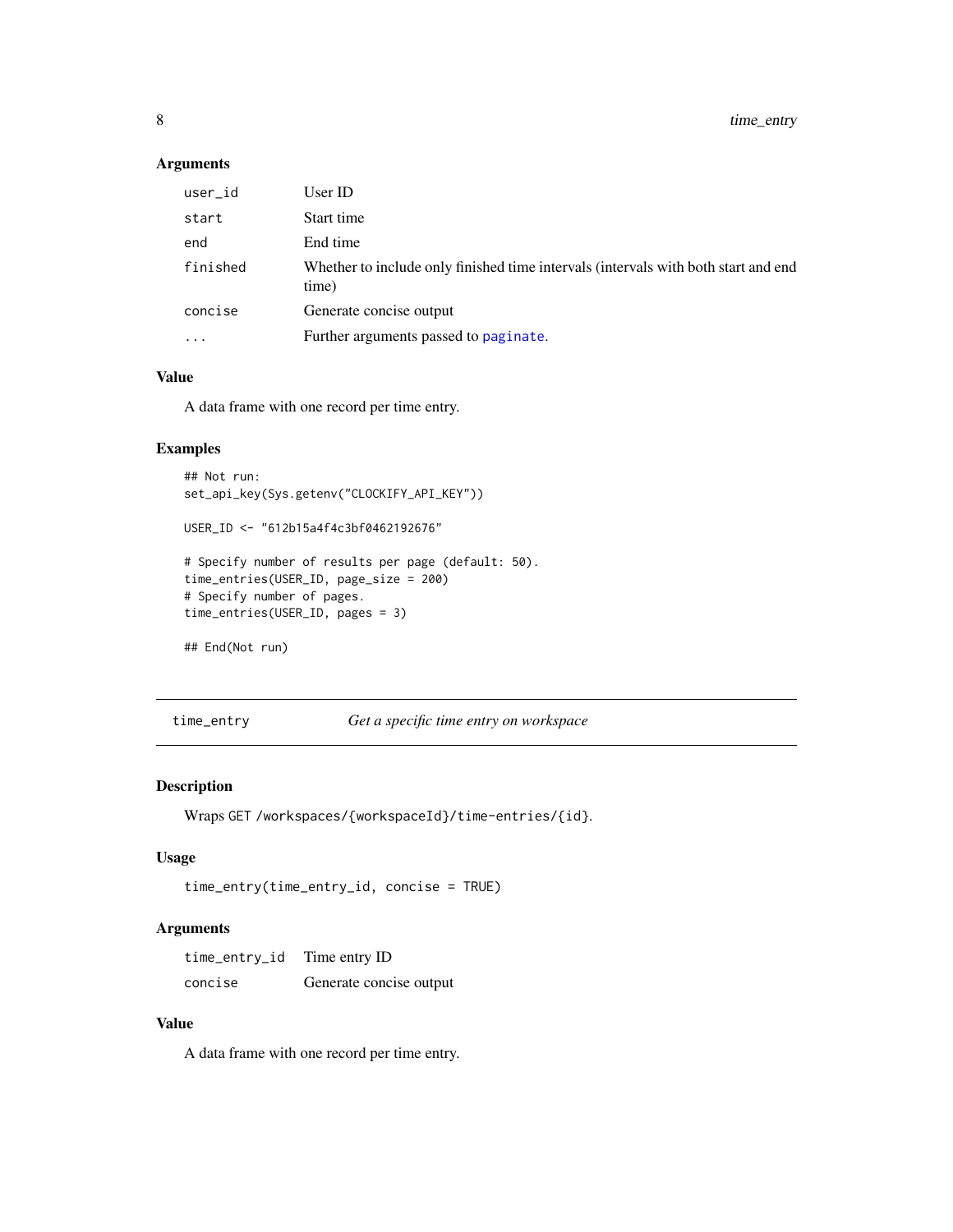<span id="page-8-0"></span>time\_entry\_delete 9

#### Examples

## Not run: time\_entry("61343d27ab05e02be2c8c266")

## End(Not run)

time\_entry\_delete *Delete a time entry*

#### Description

Delete a time entry

#### Usage

time\_entry\_delete(time\_entry\_id = NULL)

#### Arguments

time\_entry\_id Time entry ID

#### Value

A Boolean: TRUE on success or FALSE on failure.

#### Examples

```
## Not run:
set_api_key(Sys.getenv("CLOCKIFY_API_KEY"))
time_entry_delete("612c7bd2a34530476ab25c67")
```
## End(Not run)

time\_entry\_insert *Insert a time entry*

#### Description

You can only insert time entries for the authenticated used.

#### Usage

```
time_entry_insert(project_id = NULL, start, end = NULL, description = NULL)
```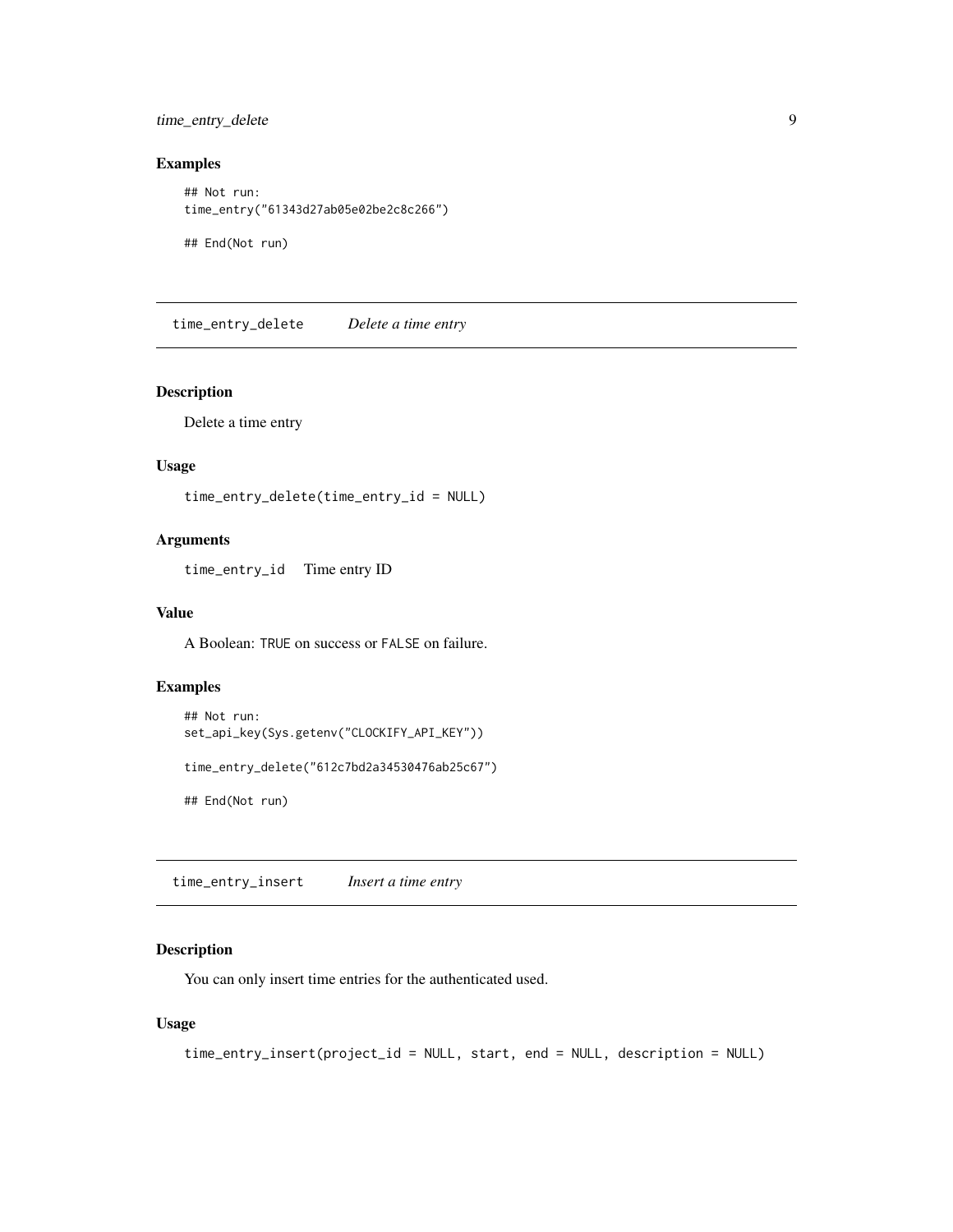#### Arguments

| project_id  | Project ID  |
|-------------|-------------|
| start       | Start time  |
| end         | End time    |
| description | Description |

#### Value

A time entry ID.

#### Examples

```
## Not run:
set_api_key(Sys.getenv("CLOCKIFY_API_KEY"))
time_entry(
 project_id = "600e73263e207962449a2c13",
  start = "2021-01-02 08:00:00",
 end = "2021-01-02 10:00:00",
 description = "Doing stuff"
\mathcal{L}## End(Not run)
```
## Description

Convert time object into format required by API

#### Usage

time\_format(time, to\_utc = FALSE)

## Arguments

| time   | String representation of date and time |
|--------|----------------------------------------|
| to utc | Whether to convert time to UTC         |

#### Value

A string representation of POSIXct.

<span id="page-9-0"></span>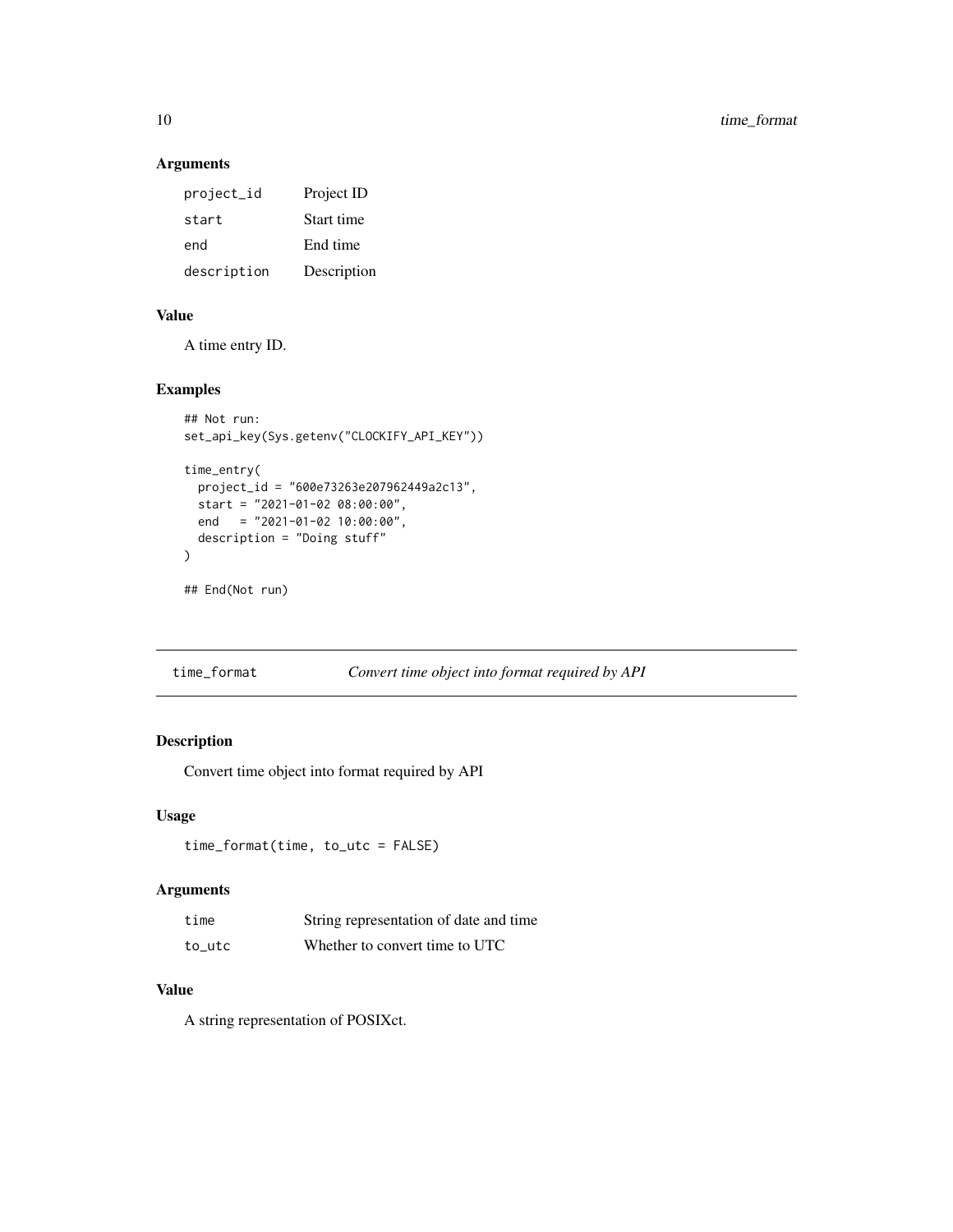<span id="page-10-0"></span>

Times returned by the API are all in UTC.

#### Usage

```
time_parse(time, format = "%Y-%m-%dT%H:%M:%SZ", to_local = TRUE)
```
#### Arguments

| time     | Time string returned by API                |
|----------|--------------------------------------------|
| format   | Format string                              |
| to local | Whether to convert time to local time zone |

## Value

A POSIXct object.

user *Get information for logged in user*

#### Description

Get information for logged in user

#### Usage

user(concise = TRUE)

#### Arguments

concise Generate concise output

#### Value

A data frame with details of user profile.

#### Examples

```
## Not run:
set_api_key(Sys.getenv("CLOCKIFY_API_KEY"))
user()
```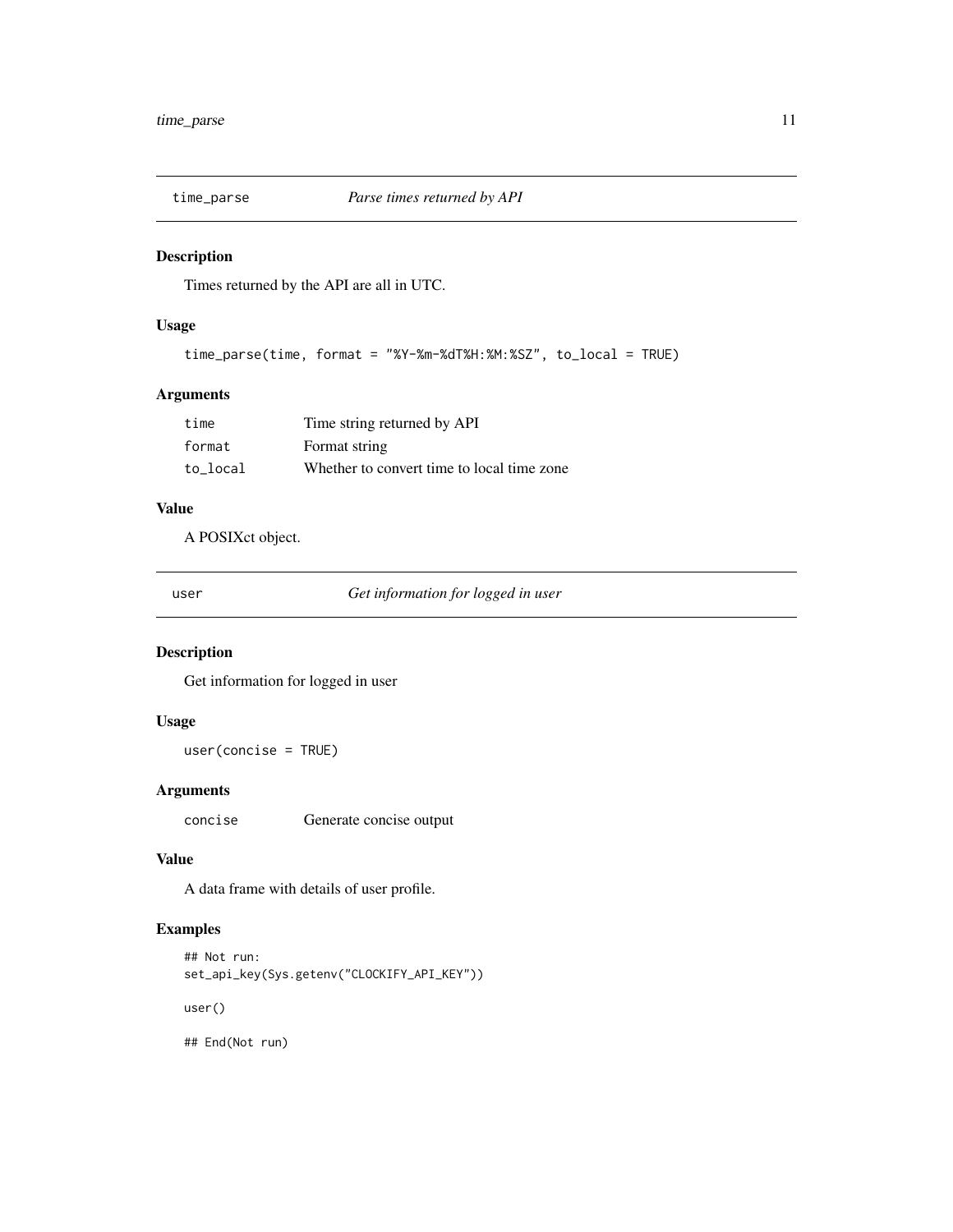<span id="page-11-0"></span>

Get list of users in active workspace

#### Usage

users(active = TRUE, concise = TRUE)

#### Arguments

| active  | Only include active users |
|---------|---------------------------|
| concise | Generate concise output   |

## Value

A data frame with one record per user.

#### Examples

```
## Not run:
set_api_key(Sys.getenv("CLOCKIFY_API_KEY"))
# Show only active users.
users()
# Show all users.
users(active = FALSE)
# Show active & default workspace for each user.
users(concise = FALSE)
```
## End(Not run)

user\_groups *Get user groups*

## Description

Get user groups

#### Usage

user\_groups()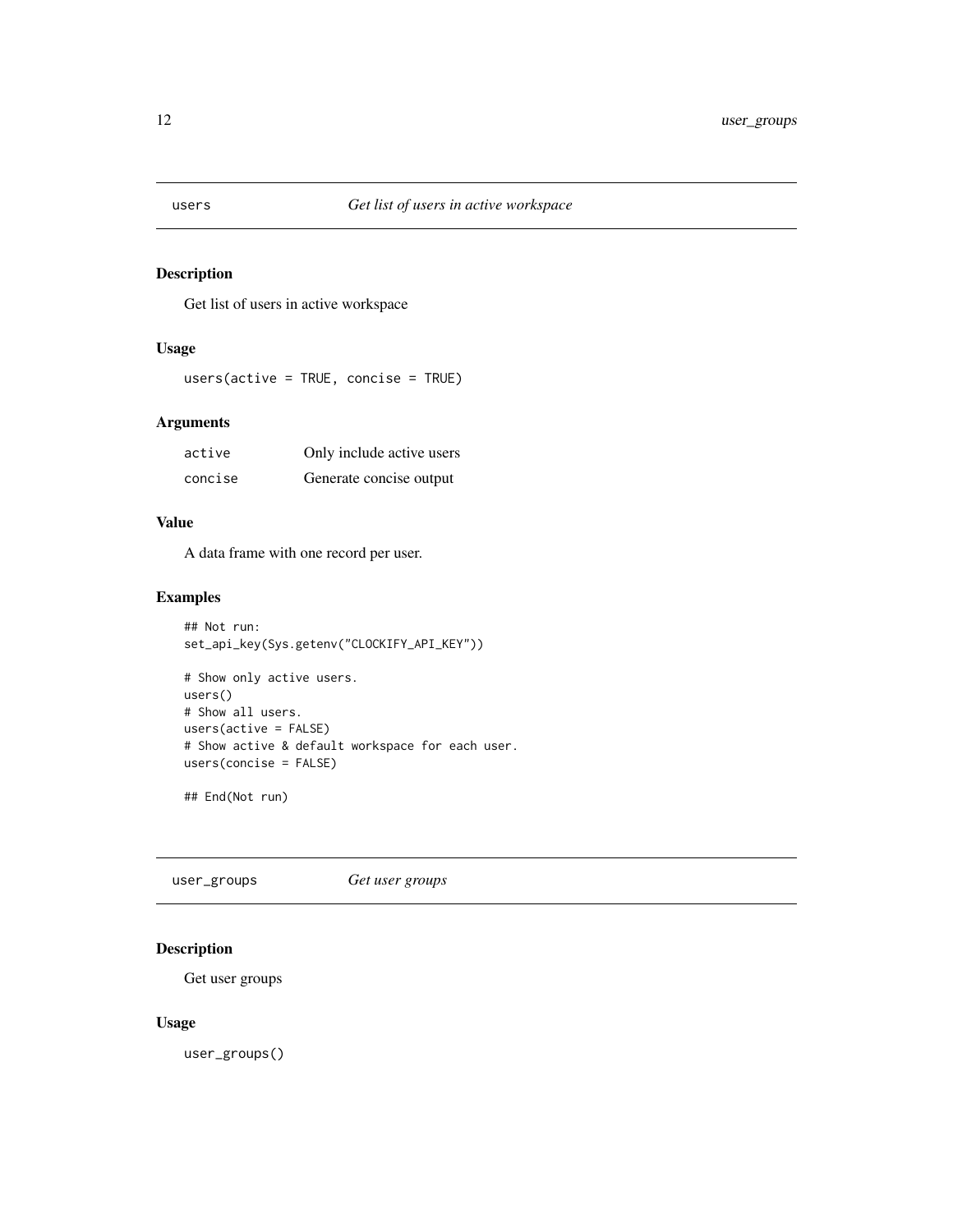#### <span id="page-12-0"></span>workspace 13

## Value

A data frame with one record per user group.

## Examples

```
## Not run:
set_api_key(Sys.getenv("CLOCKIFY_API_KEY"))
```
user\_groups()

## End(Not run)

#### workspace *Get or set active workspace ID*

## Description

Get or set active workspace ID

## Usage

workspace(workspace\_id = NULL)

## Arguments

workspace\_id A workspace ID

#### Value

The ID of the active workspace.

#### Examples

```
## Not run:
set_api_key(Sys.getenv("CLOCKIFY_API_KEY"))
workspace("612b15a5f4c3bf0462192677")
## End(Not run)
```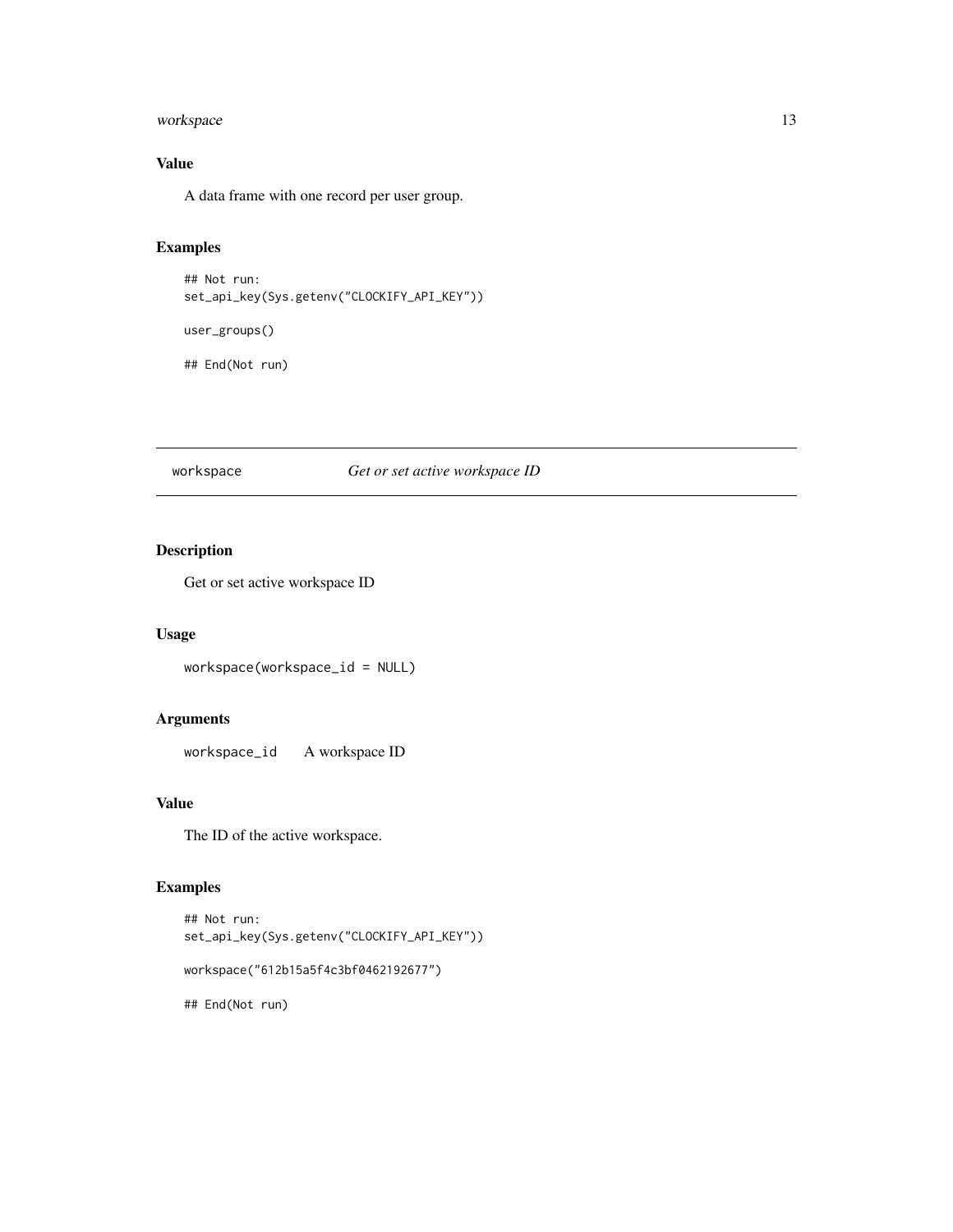<span id="page-13-0"></span>

Get a list of workspaces

#### Usage

workspaces()

## Value

A data frame with one record per workspace.

#### Examples

## Not run: set\_api\_key(Sys.getenv("CLOCKIFY\_API\_KEY"))

workspaces()